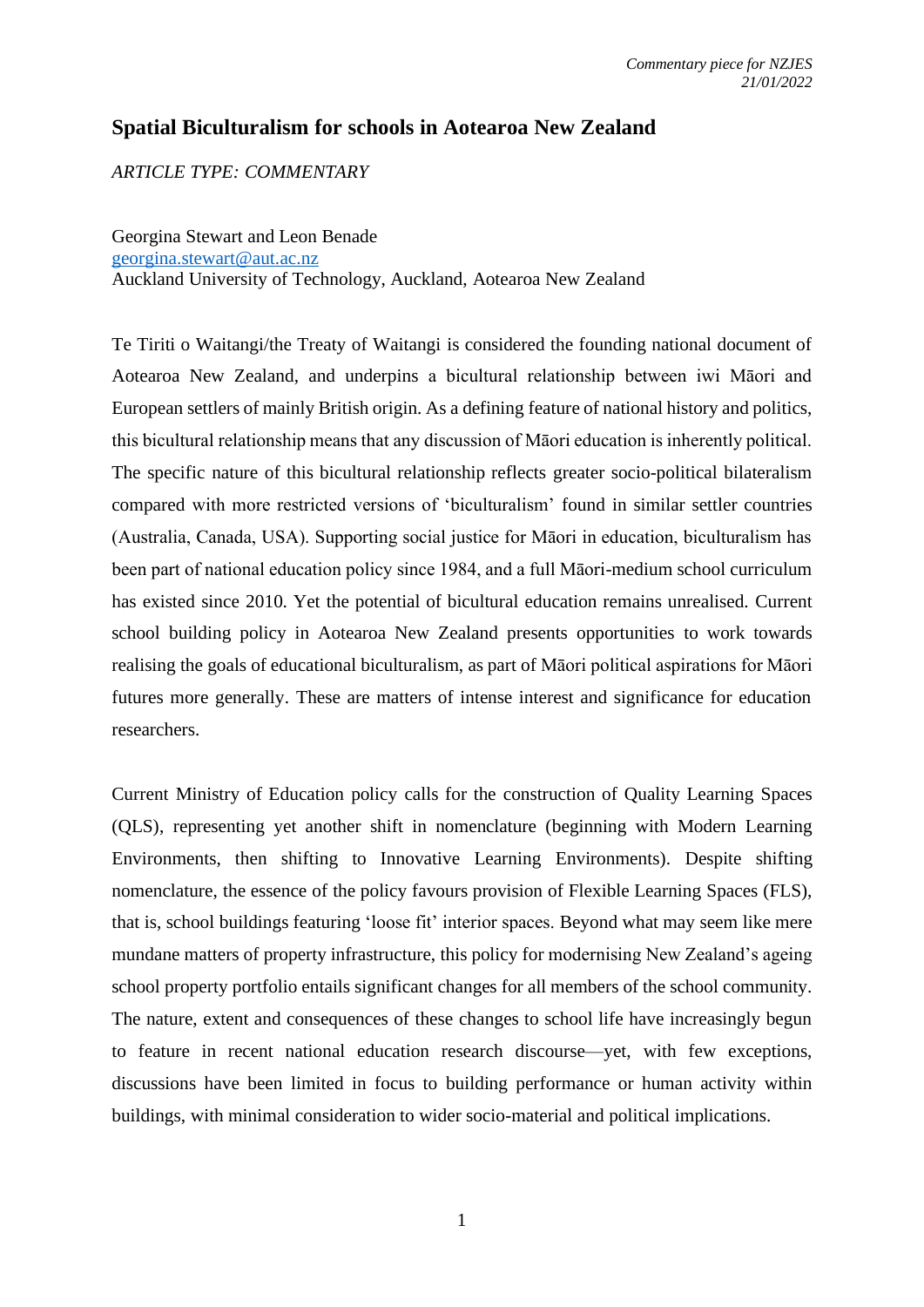The only existing policy document on Māori FLS takes a homogenising 'equity' lens, focusing on 'the impact of physical design on Māori and Pasifika student outcomes' (Ministry of Education, 2016). The equity approach does not account for Māori-centred perspectives and desires for school reform. Indeed, equity thinking originates in and easily succumbs to underlying (covert) policy goals of assimilation. While not framed in the language of learning environments and current policy, an example of Māori-centred, Kaupapa Māori research that connects Māori with school buildings is a study on the impact of school marae on Māori students (Lee, Pihama, & Smith, 2012).

The idea of bicultural education as a form of social justice can be combined with the concept of spatial justice to give rise to the novel concept of 'spatial biculturalism' in education. FLS offer an opportunity to enable a shift in educational practice towards spatial biculturalism that deserves to be taken into account in school building projects. FLS can support the embedding of place-based cultural narratives, culturally responsive pedagogy, and bicultural curriculum, understood widely to include 'all' school experiences, into the structures and spatial relationships of the built environment within schools.

The concept of 'spatial biculturalism' combines the ideals of biculturalism in education, with its inherent social justice foundation, and the theory of spatial justice, articulated by Edwin Soja (2010) as arising from "the omnipresence of geographically uneven development and its associated spatial inequalities" (p. 71). Soja highlighted a particular ontological distortion resulting from an over-emphasis on the social and historical aspects of human life, at the expense of the spatial. Soja called for an ontology of spatiality that did not treat 'space' as dead, inert or ethically neutral. This perspective means our lives as **spatial** beings are no less important than our lives as historical beings. People are essentially spatial beings, embedded in their geographies as much as in their histories.

Soja's theory of spatial justice rests on three ontological qualities of human existence: the social, the historical and the spatial. Thus, all knowledge production ought to take this triad into account. Soja's theory of spatial justice also relies on the insight that space is socially produced (Lefebvre, 1991), a notion that challenges views of space that are either empirical/mathematical or mental. Lefebvre's insight was to develop an ontology of space, which for Soja means that particular geographies have positive or negative consequences. Space can be liberating, emancipatory and creative, but can also disempower and constrain. As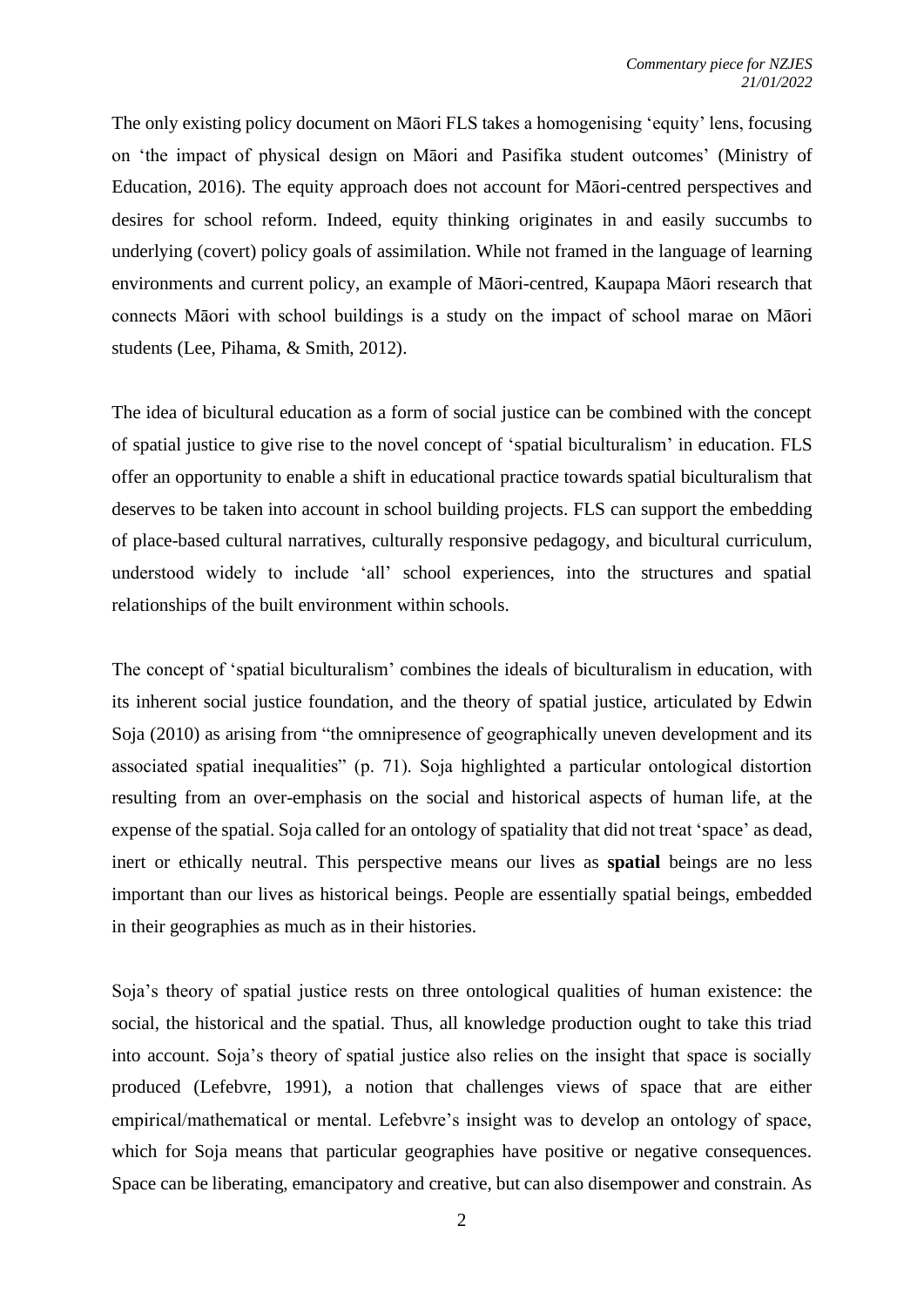socially produced, space is thus amenable to human agency, meaning "our geographies [are] the targets for social and political action" (Soja, 2010, p. 104). In these terms, school spaces comprise the geographies of teacher practice.

The dominant ways that Māori culture has been interpreted into 'bicultural' education policy in this country can be critiqued as succumbing to truncated accounts of Māori ontology. The cultural significance of working in Māori teaching spaces for Māori students, their teachers and whānau was demonstrated in the school marae research, noted above (Lee, Pihama, & Smith, 2012). Soja linked spatial justice to the concept of the 'right to the city', which highlights the right of all the inhabitants of the city to share in an equitable distribution of urban resources. In schooling contexts, analogous questions can be asked about whether Māori communities are enjoying a 'fair share' of the considerable capital resources committed by past and present governments to the construction and remodelling of school property, and whether the experience of Māori communities of the entire process is a fulfilling one. Do FLS honour the cultural particularities of place? Do they contribute meaningfully to enhance and acknowledge the communities they serve, in ways that redress past neglect of these communities and their cultural histories?

How do kura Māori use FLS to support tikanga Māori, and how can FLS in kura Māori honour the local environment and indigenous knowledge within education practice? How might the experiences of kura Māori inform learning environment theory and practice more generally? To address questions such as these in educational research will address the lack of existing Māori FLS research, and the wider gap in international FLS research on the triadic nexus of space, learning, and culture.

## **References**

Lee, J. B. J., Pihama, L., & Smith, L. (2012). *Marae ā-kura: Teaching, learning and living as Māori: summary report.* Retrieved from [http://www.tlri.org.nz/sites/default/files/projects/9283\\_summaryreport.pdf](http://www.tlri.org.nz/sites/default/files/projects/9283_summaryreport.pdf) Lefebvre, H. (1991). *The production of space*. Malden MA: Blackwell. Ministry of Education. (2016). *Māui whakakau, kura whakakau: the impact of physical* 

*design on Māori and Pasifika student outcomes*. Retrieved from [http://www.education.govt.nz/assets/Documents/Primary-Secondary/Property/School](http://www.education.govt.nz/assets/Documents/Primary-Secondary/Property/School-property-design/Flexible-learning-spaces/FLS-Maui-whakakau-kura-whakakau.pdf)[property-design/Flexible-learning-spaces/FLS-Maui-whakakau-kura-whakakau.pdf](http://www.education.govt.nz/assets/Documents/Primary-Secondary/Property/School-property-design/Flexible-learning-spaces/FLS-Maui-whakakau-kura-whakakau.pdf)